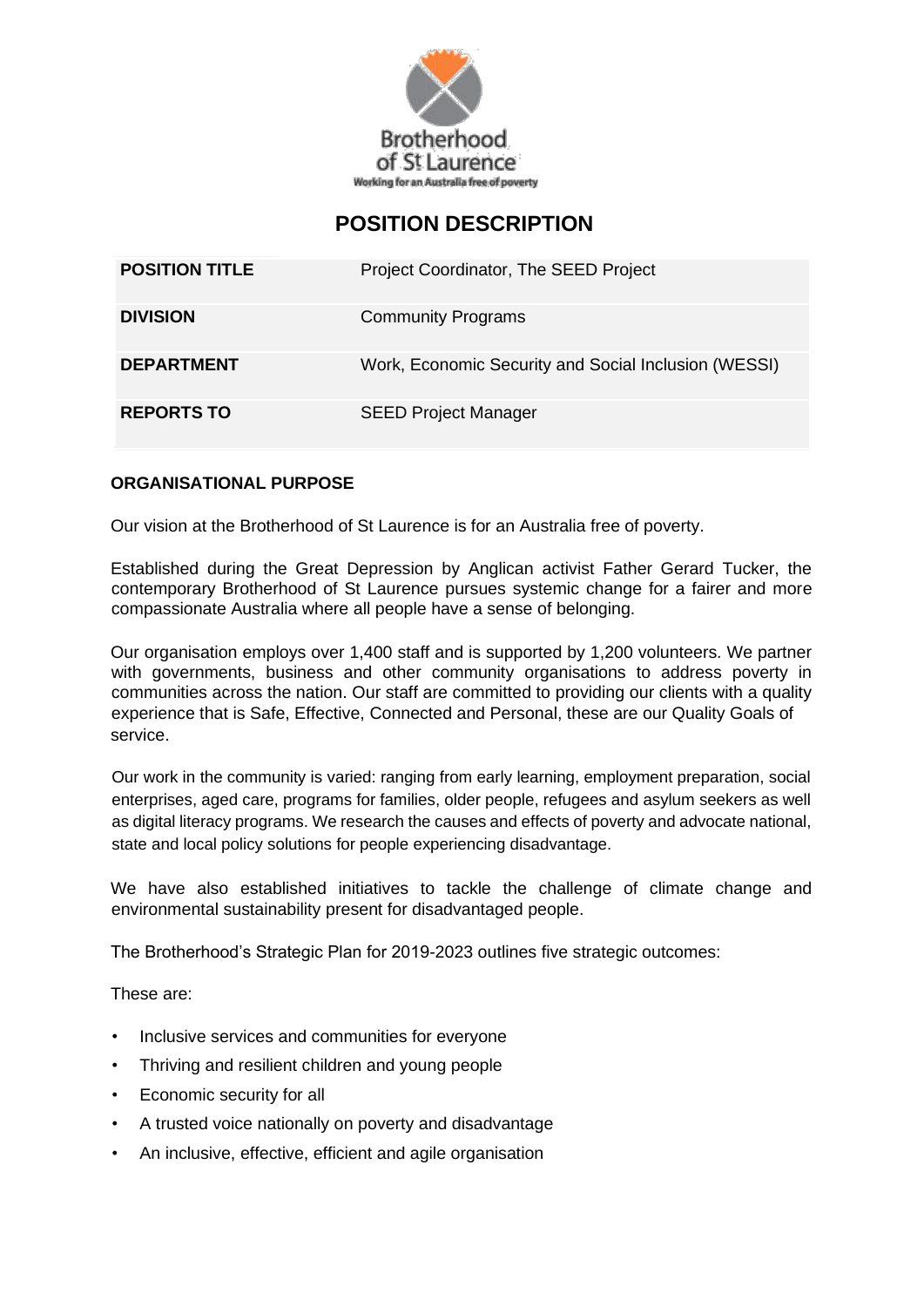## **DIVISION AND DEPARTMENT PURPOSE**

**Community Programs** is one of seven divisions at the Brotherhood of St Laurence and exists to engage with individuals and communities, empowering them and building their capacity through providing services, advocacy and community regeneration.

**The Work, Economic Security and Social Inclusion** (WESSI) department sits within this division with a specific focus on maximising people's employment readiness and supporting access to the labour market, financial capacity building, and fostering a sense of social and community inclusion. The department also works to gather data and evidence to inform policy and advocate for appropriate and innovative responses to better meet the needs of vulnerable job seekers and learners.

## **THE SEED PROJECT**

The SEED Project will demonstrate how a collaborative, innovative approach can work to challenge the systemic and structural barriers that undermine women's financial wellbeing and economic security. Based in Seymour (Victoria), it will demonstrate how working at a local to national level can disrupt narratives of disadvantage and create opportunities for individuals, families and communities. Project insights will be utilised to inform policy, advocacy systemic reform and future practice approaches.

## **POSITION PURPOSE**

The Project Coordinator will engage with women, the community, stakeholders and the service system to further develop the practice component of the project in Seymour. The position will work closely with the broader WESSI and Research and Policy Centre, Work and Economic Security teams and The SEED Project staff, project partners and stakeholders.

This multi-faceted role will align practice with the Brotherhood's existing approaches and frameworks on financial inclusion and economic security. It will include, but is not limited to, engaging with local women; working with individuals and groups; coordinating and facilitating workshops and events; supporting project co-design activities; leading engagement and networking with stakeholders; project documentation and administration support; and building awareness of The SEED Project in Seymour. It will also contribute to the research, policy and advocacy efforts of the project through strengthening connections of the broader project in Seymour and contributing learnings and opportunities, and through participation in advocacy.

## **KEY RESPONSIBILITIES AND DUTIES**

- Build engagement with women in Seymour in The SEED Project
- Develop and coordinate the SEED project activities including facilitating workshops, and events
- Support women to address their barriers to employment by assisting or referring to other supports where required to assist in pathways to employment
- Support the development and management of a co-design group and contribute to codesign activities with women for the ongoing development of the project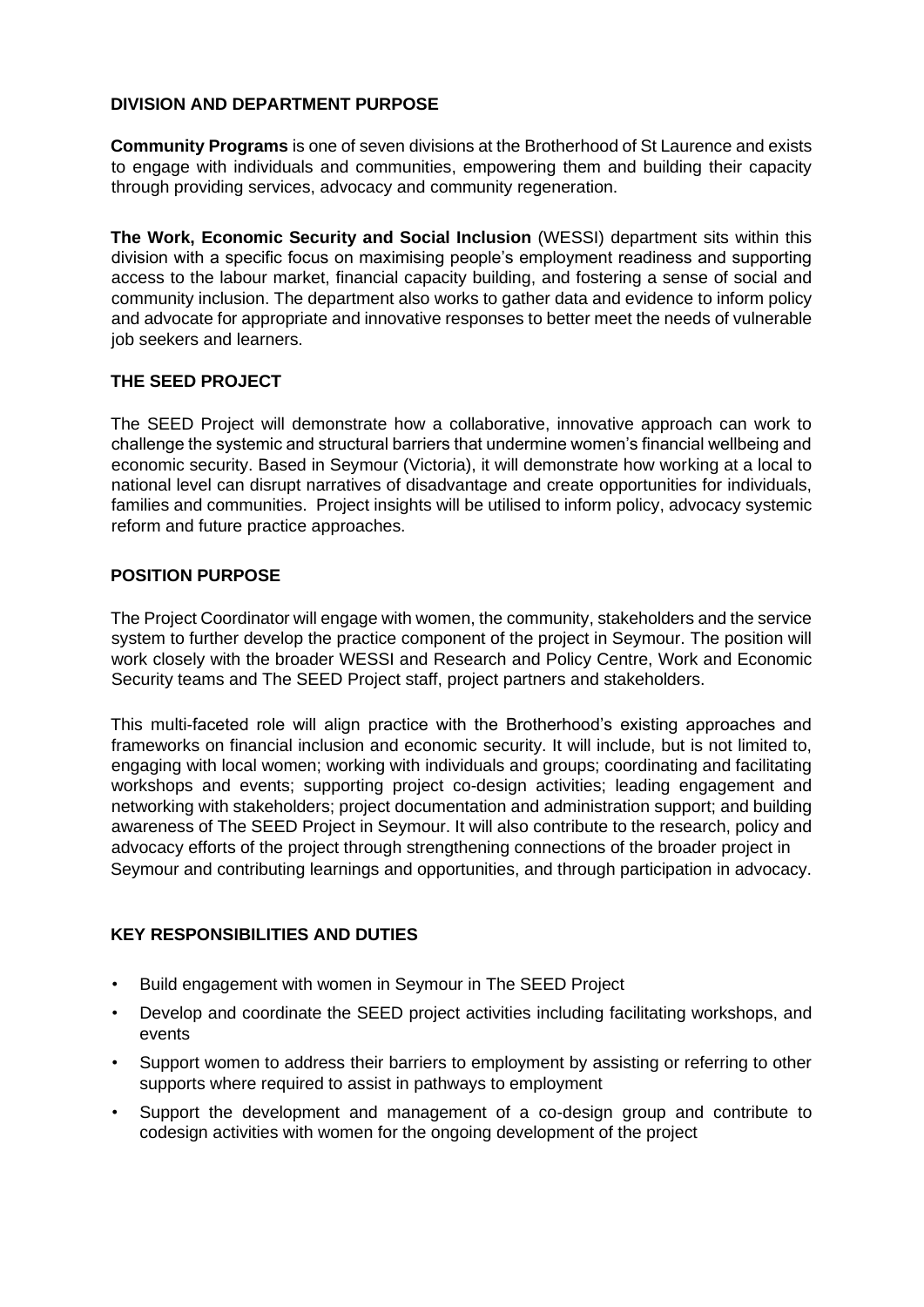- Manage existing and develop new stakeholder relationships in Seymour including through networking, coordination of meetings, workshops and events
- Provide individual support and referrals for women engaged in the project as required
- Recruit, train, induct and manage volunteers as needed
- Contribute to advocacy activities, including supporting the participation of women in advocacy efforts
- Contribute to shared project efforts including through project documentation, project monitoring and evaluation, data collection, reporting and project administration
- Work collaboratively across The SEED Project, WESSI and WES teams to achieve common goals
- Other duties as required

## **Teamwork and Accountability**

- Demonstrate a commitment to the Brotherhood's quality framework and culture by participating in and promoting quality actions through continual improvement activities
- In collaboration with the Program Manager, set goals and objectives to ensure outcomes are met
- Model the Brotherhood values and adhere to the Code of Ethical Behaviour in everyday work practices
- Maintain a safe work environment and ensure steps are taken to prevent unsafe work practices in accordance with Brotherhood policies and procedures
- Adhere to all Brotherhood of St Laurence policies and procedures and follow all relevant Commonwealth and State/Territory legislations in carrying out duties.

#### **Multi-Skilling**

- The incumbent may be directed to carry out such duties as are within the level of the position and scope of the incumbent's competence and training as directed by the manager.
- Willingness to be Financial Inclusion's Health, Safety & Environment (HSE) Representative, which includes training, paid for by BSL.
- If needed, supervise an administration volunteer to assist in administrative tasks.

The position is an outline and guide to the duties of the professional activities needed to undertake the position successfully. A review of the position description may occur, and it may be amended from time to time as organisational needs change. Changes to the position description will be consistent with the purpose for which the position was established.

#### **KEY SELECTION CRITERIA**

#### **Essential:**

- Relevant tertiary qualifications or equivalent experience in community development, social work, employment, financial inclusion or a related field
- Relevant experience in stakeholder and community engagement
- Relevant experience in facilitating community, and events